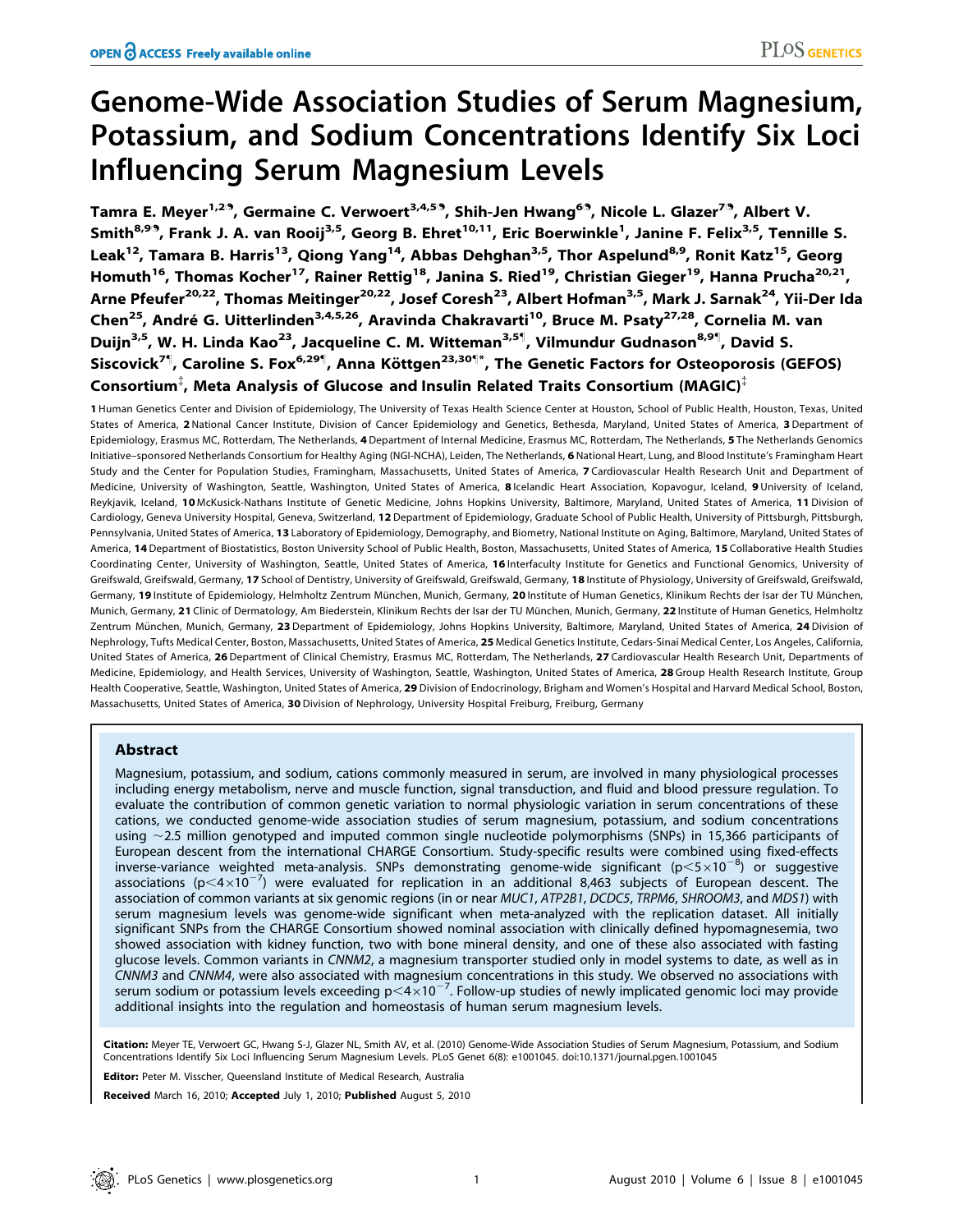This is an open-access article distributed under the terms of the Creative Commons Public Domain declaration which stipulates that, once placed in the public domain, this work may be freely reproduced, distributed, transmitted, modified, built upon, or otherwise used by anyone for any lawful purpose.

Funding: AGES--Reykjavik: The Age, Gene/Environment Susceptibility-Reykjavik Study has been funded by NIH contract N01-AG-12100, the NIA Intramural Research Program, Hjartavernd (the Icelandic Heart Association), and the Althingi (the Icelandic Parliament). ARIC: The Atherosclerosis Risk in Communities Study is carried out as a collaborative study, supported by the National Heart, Lung, and Blood Institute contracts (N01-HC-55015, N01-HC-55016, N01-HC-55018, N01-HC-55019, N01-HC-55020, N01-HC-55021, N01-HC-55022, and R01HL087641), the National Human Genome Research Institute contract U01HG004402, and the National Institutes of Health contract HHSN268200625226C. Infrastructure was partly supported by Grant Number UL1RR025005, a component of the National Institutes of Health and NIH Roadmap for Medical Research. CHS: The CHS research reported in this article was supported by contract numbers N01-HC-85079 through N01-HC-85086, N01-HC-35129, N01 HC-15103, N01 HC-55222, N01-HC-75150, N01-HC-45133 and by grant numbers U01 HL080295 and R01 HL087652 from the National Heart, Lung, and Blood Institute, with additional contribution from the National Institute of Neurological Disorders and Stroke. DNA handling and genotyping were supported in part by National Center for Research Resources grant M01-RR00425 to the Cedars-Sinai General Clinical Research Center Genotyping Core and National Institute of Diabetes and Digestive and Kidney Diseases grant DK063491 to the Southern California Diabetes Endocrinology Research Center. FHS: This work was partially supported by the National Heart, Lung and Blood Institute's Framingham Heart Study (Contract No. N01-HC-25195) and its contract with Affymetrix for genotyping services (Contract No. N02-HL-6-4278). GEFOS: The Genetic Factors for Osteoporosis (GEFOS) consortium (http://www.gefos.org) have been funded by the European Commission (HEALTH-F2-2008-201865- GEFOS). KORA: The KORA research platform was initiated and financed by the Helmholtz Center Munich, German Research Center for Environmental Health, which is funded by the German Federal Ministry of Education and Research (BMBF) and by the State of Bavaria. Part of this work was financed by the German National Genome Research Network (NGFN-2 and NGFNPlus 01GS0823, NGFN 01GR0803, NGFN 01GR0103) and the German Federal Ministry of Education and Research (BMBF: 01EZ0874). Our research was supported within the Munich Center of Health Sciences (MC Health) as part of LMUinnovativ. MAGIC: Replication genotyping was supported in part by Diabetes UK grant RD08/0003704. Expression analysis was funded in Oxford by the MRC (81696) and Diabetes UK. RS: The Rotterdam Study is supported by the Erasmus MC and Erasmus University, Rotterdam; the Netherlands organization for scientific research (NWO); the Netherlands Organization for the Health Research and Development (ZonMw); the Research Institute for Diseases in the Elderly (RIDE); the Netherlands Heart Foundation; the Ministry of Education, Culture, and Science; the Ministry of Health, Welfare, and Sports; the European Commission (DG XII); and the Municipality of Rotterdam. The GWAS database of the Rotterdam Study was funded through the Netherlands Organization of Scientific Research NWO (nr. 175.010.2005.011, 911.03.012) and the Research Institute for Diseases in the Elderly (RIDE). This study was supported by the Netherlands Genomics Initiative (NGI)/NWO project number 050 060 810 (Netherlands Consortium for Healthy Ageing). SHIP: SHIP is part of the Community Medicine Research net of the University of Greifswald, Germany, which is funded by the Federal Ministry of Education and Research (grants no. 01ZZ9603, 01ZZ0103, and 01ZZ0403), the Ministry of Cultural Affairs as well as the Social Ministry of the Federal State of Mecklenburg-West Pomerania. Genome-wide data have been supported by the Federal Ministry of Education and Research (grant no. 03ZIK012) and a joint grant from Siemens Healthcare, Erlangen, Germany, and the Federal State of Mecklenburg-West Pomerania. The University of Greifswald is a member of the 'Center of Knowledge Interchange' program of the Siemens AG. AK was supported by the Emmy Noether Programme of the German Research Foundation. TEM was supported by the Intramural Research Program of the National Institutes of Health, National Cancer Institute. The funders had no role in study design, data collection and analysis, decision to publish, or preparation of the manuscript.

Competing Interests: Aravinda Chakravarti is a paid member of the Scientific Advisory Board of Affymetrix, a role that is managed by the Committee on Conflict of Interest of the Johns Hopkins University School of Medicine.

\* E-mail: akottgen@jhsph.edu

. These authors contributed equally to this work.

" These senior authors jointly oversaw the project.

{ Memberships of the consortia are listed in Text S1.

## Introduction

Magnesium is the second most abundant intra-cellular cation and is a co-factor in several important reactions, including nucleic acid synthesis and many enzymatic reactions [1]. Nearly 60% of magnesium in the human body resides in bone, 20% in skeletal muscle, and 20% in soft tissue. Although only a fraction of total magnesium is present in blood, serum magnesium concentrations are reported to associate with several common and chronic diseases, including diabetes [2], hypertension [3], and osteoporosis [4]. Sodium and potassium are the most abundant cations in extra- and intracellular fluids, respectively [5], and are also commonly measured in serum. They have important roles in the maintenance of fluid and electrolyte balance as well as cell excitability.

Although most magnesium deficiencies are acquired [6], serum magnesium concentrations have been shown to have a heritable component with heritability estimates of  $\sim$ 30% [7,8]. In addition, several rare monogenic disorders have been identified that are characterized by abnormalities in magnesium homeostasis [1,6,9], including Gitelman syndrome (OMIM #263800), Bartter syndrome (OMIM #601678, #241200, #607364), and several hypomagnesemia syndromes (OMIM #602014, #154020,  $\#248250, \#611718, \text{ and } \#248190$ . Heritability estimates for serum sodium and potassium concentrations were comparable to the ones for magnesium in previous studies [10–13], and several monogenic diseases with disturbances in serum potassium or sodium concentrations exist [14].

Information on common genomic variants that are associated with serum cation concentrations in the general population may provide insights into physiologic regulators of electrolyte homeostasis. Thus, we undertook genome-wide association studies (GWAS) of serum magnesium, potassium and sodium concentra-

tions in 15,366 subjects in the Cohorts for Heart and Aging Research in Genomic Epidemiology (CHARGE) Consortium. Since the kidney has an essential role in maintaining serum concentrations of these cations, and since magnesium, sodium, and potassium have been implicated in blood pressure regulation, we also assessed whether our newly identified variants were associated with glomerular filtration rate (eGFR) estimated from serum creatinine levels as a measure of kidney function as well as with systolic and diastolic blood pressure (SBP and DBP) in the CHARGE Consortium. We further evaluated the identified variants in association with fasting glucose in the Meta-Analyses of Glucose and Insulin Related Traits Consortium (MAGIC) [15] and bone mineral density (BMD) in the Genetic Factors for Osteoporosis (GEFOS) Consortium [16]; two continuous traits used to identify the presence of diabetes and osteoporosis.

#### Results

Overall, 15,366 individuals of European descent from the Atherosclerosis Risk in Communities (ARIC) Study ( $N = 8,122$ ), the Framingham Heart Study (FHS;  $N = 2,866$ ), and the Rotterdam Study (RS;  $N = 4,378$ ) contributed data to the discovery analyses of common variants associated with serum magnesium concentrations. Meta-analysis of serum sodium concentrations included information from 11,552 individuals from the three cohorts, and 13,683 individuals contributed information to the meta-analysis of serum potassium concentrations (including 3,370 participants from the Cardiovascular Health Study [CHS]). Selected characteristics for these four study samples as well as an additional CHARGE cohort that contributed information to secondary analyses of kidney function and blood pressure [The Age, Gene/Environment Susceptibility (AGES) —Reykjavik Study  $(N = 3,219)$ ] are reported in Table 1.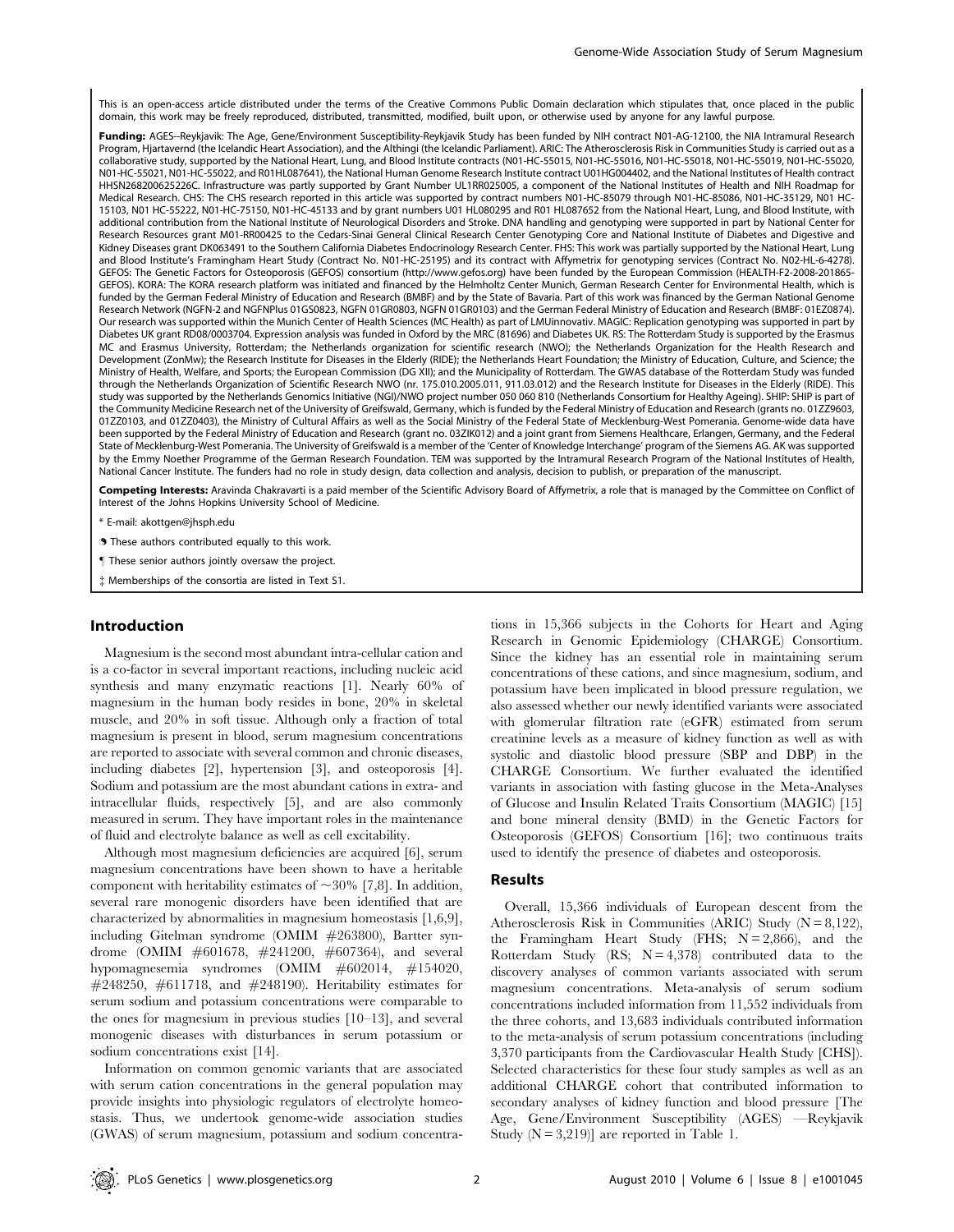### Author Summary

Magnesium, potassium, and sodium are involved in important physiological processes. To better understand how common genetic variation may contribute to interindividual differences in serum concentrations of these electrolytes, we evaluated single nucleotide polymorphisms (SNPs) across the genome in association with serum magnesium, potassium, and sodium levels in 15,366 participants of European descent from the CHARGE Consortium. We then verified the associations in an additional 8,463 study participants. Six different genomic regions contain variants that are reproducibly associated with serum magnesium levels, and only one of the regions had been previously known to influence serum magnesium concentrations in humans. The identified SNPs also show association with clinically defined hypomagnesemia, and some of them with traits that have been linked to serum magnesium levels, including kidney function, fasting glucose, and bone mineral density. We further provide evidence for a physiological role of magnesium transporters in humans which have previously only been studied in model systems. None of the SNPs evaluated in our study are significantly associated with serum levels of sodium or potassium. Additional studies are needed to investigate the underlying molecular mechanisms in order to help us understand the contribution of these newly identified regions to magnesium homeostasis.

In total, 2,585,820 common single nucleotide polymorphisms (SNPs) were examined in association with serum magnesium, sodium, and potassium within each study, and the findings were meta-analyzed across studies using inverse-variance weighted fixed-effects models. SNPs were imputed in the individual studies as described in Table S1. No genome-wide significant  $(p<5\times10^{-8})$  or suggestive  $(p<4\times10^{-7})$  results were observed for serum sodium or potassium concentrations after adjustment for age, sex, and study center (where applicable). SNPs that showed evidence for association at  $p<1\times10^{-5}$  after correction for genomic control are provided in Table S2 (sodium) and Table S3 (potassium). Q-Q plots of the observed versus expected p-value distributions for associations between the  $\sim$ 2.5 million SNPs and magnesium, sodium and potassium levels are provided in Figure S1A, S1B, S1C. Heritability of serum magnesium, sodium, and potassium was estimated in the family-based FHS. Heritability was significant for serum magnesium (0.45; SE = 0.06; p =  $1 \times 10^{-13}$ ,  $N = 2,657$  but not for serum sodium (0.04;  $SE = 0.06$ ;  $p = 0.27$ ,  $N = 2,416$  or potassium (0.03; SE = 0.06; p = 0.29, N = 2,418) after excluding individuals on hypertension treatment. The traits were only weakly correlated in the ARIC study, the largest cohort in CHARGE  $(r^2 \le 0.15)$ .

Figure 1 shows the Manhattan plot for associations between SNPs and magnesium levels in the discovery cohorts after adjustment for age, sex, and center (where applicable). There were six regions with variants associated with serum magnesium concentrations at a genome-wide significance level of  $p < 5 \times 10^{-8}$ . Information about the SNP with the lowest p-value within each region (lead SNP) is presented in Table 2; the lead SNPs were located in or near MUC1 (91 kb region, chr 1), SHROOM3 (175 kb region, chr 4), TRPM6 (77 kb region, chr 9), DCDC5 (25 kb region, chr 11), ATP2B1 (233 kb region, chr 12), and PRMT7 (395 kb region, chr 16). Individually, the six genome-wide significant SNPs in the combined discovery and replication cohorts explained between 0.1 and 0.6% of the variance in serum magnesium concentrations; jointly, they explained about 1.6% of the variance (1.9% in the discovery cohorts and 1.2% in the replication cohorts). Three additional regions showed evidence of suggestive association  $(p<4\times10^{-7})$  with serum magnesium concentrations (Table 2). Associations between the lead SNPs and serum magnesium within each of the discovery cohorts as well as their combined effect are presented in Table S4. Summary information for all SNPs associated with serum magnesium at  $p<10^{-6}$  is included in Table S5. Regional association plots for the six genomic regions with evidence for genome-wide association in the discovery cohorts are provided in Figure S2A, S2B, S2C, S2D,

Table 1. Baseline characteristics of the CHARGE Consortium discovery cohorts.\*

|                                    | $ARIC (N = 8,122)$ | FHS $(N = 2,866)$ | $RS (N = 4,378)$ | $AGES (N = 3,219)$      | $CHS (N = 3,370)$ |
|------------------------------------|--------------------|-------------------|------------------|-------------------------|-------------------|
| N(%)                               |                    |                   |                  |                         |                   |
| Men                                | 3,831 (47)         | 1,372 (48)        | 1,690 (39)       | 1,352 (42)              | 1,339 (40)        |
| Hypertension                       | 2,201(27)          | 575 (20)          | 2,478 (57)       | 1,127(35)               | 1,533(45)         |
| Using hypertension medications     | 2,076 (26)         | 247 (9)           | 1,447 (26)       | 208(6)                  | 1,201 (36)        |
| Hypomagnesemia (<0.7 mmol/L)       | 638(8)             | 22(1)             | 411 (9)          | <b>NA</b>               | <b>NA</b>         |
| $Mean \pm SD$                      |                    |                   |                  |                         |                   |
| Age (y)                            | $54 + 5.7$         | $43 + 9.8$        | $70 + 9.0$       | $51 \pm 6.4^{\dagger}$  | $72 + 5.4$        |
| BMI $(kq/m2)$                      | $27 + 4.9$         | $25 + 4.0$        | $26 + 3.7$       | $25 + 3.5$              | $26 + 4.5$        |
| eGFR (ml/min/1.73 m <sup>2</sup> ) | $90 \pm 17.9$      | $103 \pm 36.1$    | $71 \pm 17.2$    | $72 \pm 20.0^{\dagger}$ | $80 + 22.6$       |
| SBP (mmHq)                         | $119 + 17.0$       | $121 \pm 16.0$    | $139 + 22.1$     | $132 \pm 16.9$          | $135 + 21.0$      |
| DBP (mmHq)                         | $72 \pm 10.0$      | $78 + 9.6$        | $74 \pm 11.7$    | $83 + 9.6$              | $70 \pm 11.4$     |
| Magnesium (mmol/L)                 | $0.83 \pm 0.07$    | $0.94 \pm 0.08$   | $0.81 \pm 0.09$  | <b>NA</b>               | <b>NA</b>         |

AGES, Age, Gene/Environment Susceptibility—Reykjavik Study; ARIC, The Atherosclerosis Risk in Communities Study; BMI, body mass index; CHARGE, Cohorts for Heart and Aging Research in Genomic Epidemiology; CHS, The Cardiovascular Health Study; DBP, diastolic blood pressure; eGFR, estimated glomerular filtration rate; FHS, The Framingham Heart Study; NA, not available; RS, The Rotterdam Study; SBP, systolic blood pressure; SD, standard deviation.

\*Characteristics are reported for the population with magnesium concentrations for ARIC, FHS, and RS and for the population with information on blood pressure for CHS and AGES

{ Age reported is at the time of blood pressure measurement. eGFR was measured at an average age of 75. doi:10.1371/journal.pgen.1001045.t001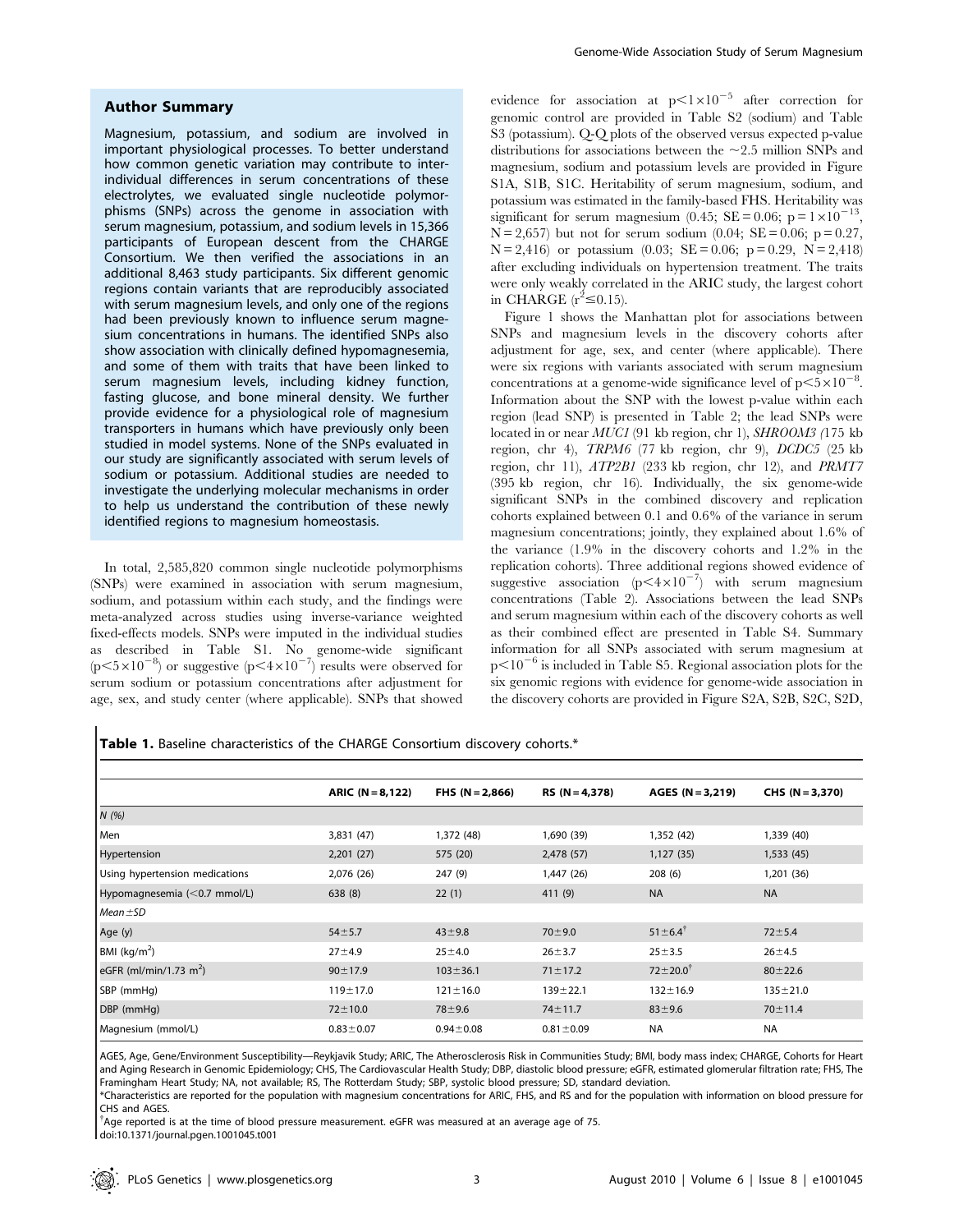

Figure 1. Genome-wide -log<sub>10</sub>(p-value) plot from association analyses with serum magnesium concentrations in 15,366 participants of European ancestry from the Cohorts for Heart and Aging Research in Genomic Epidemiology (CHARGE) Consortium. Adjusted for age, sex, and center. doi:10.1371/journal.pgen.1001045.g001

S2E, S2F. Results were similar when individuals on hypertension medications were excluded from the discovery analysis.

Replication of the lead SNPs with evidence of significant or suggestive association in the discovery cohorts was attempted in an additional 8,463 independent individuals of European descent  $(N = 1,641, KORA F3 Study; N = 1,809, KORA F4 Study;$  $N = 4,065$ , SHIP Study;  $N = 948$ , ARIC Study). Mean serum magnesium levels in the replication cohorts were  $0.83 \pm 0.07$ (ARIC),  $0.86 \pm 0.07$  (KORA F3),  $0.91 \pm 0.06$  (KORA F4), and  $0.78 \pm 0.09$  (SHIP) mmol/L. At a Bonferroni-corrected significance level of  $5.5 \times 10^{-3}$  (0.05/9), five of the six SNPs with evidence of genome-wide significant association in the discovery

samples showed evidence for replication in the independent replication cohorts (Table 2). Of the three SNPs with suggestive evidence for association in the discovery cohorts, the SNP at the MDS1 locus showed evidence for independent replication, and combined with the discovery samples, reached a genome-wide level of significance (Table 2). Cohort-specific associations for the replication cohorts along with summary associations are presented in Table S6. Information about the quality of imputation for the lead SNPs within each cohort is reported in Table S7.

Replicated SNPs with evidence for genome-wide association in the discovery cohorts were related to clinically relevant hypomagnesemia, using a 0.7 mmol/L cutpoint [17]. All SNPs showed

Table 2. Associations between serum magnesium levels and the lead regional genome-wide significant SNPs in the combined discovery ( $N = 15,366$ ) and replication ( $N = 8,463$ ) samples.

| l SNP                                                                                    | <b>CHR</b> | <b>Location (base</b><br>pairs) <sup>'</sup> | <b>Function</b> | <b>CAF</b> | Coded/<br>Other<br>Allele <sup>†</sup> | <b>Closest</b><br>Gene | % Variance<br><b>Explained</b> | <b>Beta</b><br>$(mmol/L)^{T}$ | <b>SE</b> | P          |
|------------------------------------------------------------------------------------------|------------|----------------------------------------------|-----------------|------------|----------------------------------------|------------------------|--------------------------------|-------------------------------|-----------|------------|
| SNPs with genome-wide significant association after discovery ( $p < 5 \times 10^{-8}$ ) |            |                                              |                 |            |                                        |                        |                                |                               |           |            |
| rs4072037                                                                                | 1          | 155162067                                    | synonymous      | 0.46       | C/T                                    | <b>MUC1</b>            | 0.57                           | $-0.010$                      | 0.001     | 2.01E-36   |
| rs13146355                                                                               | 4          | 77412140                                     | Intronic        | 0.56       | G/A                                    | <b>SHROOM3</b>         | 0.19                           | $-0.005$                      | 0.001     | $6.27E-13$ |
| rs11144134                                                                               | 9          | 77499796                                     | Intronic        | 0.92       | T/C                                    | <b>TRPM6</b>           | 0.23                           | $-0.011$                      | 0.001     | 8.21E-15   |
| rs3925584                                                                                | 11         | 30760335                                     | Intergenic      | 0.45       | C/T                                    | DCDC5§                 | 0.25                           | $-0.006$                      | 0.001     | 5.20E-16   |
| rs7965584                                                                                | 12         | 90305779                                     | Intergenic      | 0.29       | G/A                                    | ATP2B15                | 0.25                           | $-0.007$                      | 0.001     | 1.05E-16   |
| rs7197653                                                                                | 16         | 68383047                                     | <b>Intronic</b> | 0.15       | C/G                                    | PRMT7                  | 0.10                           | $-0.005$                      | 0.001     | 2.02E-06   |
| SNPs with suggestive association after discovery ( $p < 4 \times 10^{-7}$ )              |            |                                              |                 |            |                                        |                        |                                |                               |           |            |
| rs2592394                                                                                | 2          | 176991779                                    | Intergenic      | 0.30       | A/G                                    | HOXD9§                 | 0.09                           | $-0.004$                      | 0.001     | 4.61E-07   |
| rs448378                                                                                 | з          | 169100899                                    | <b>Intronic</b> | 0.47       | G/A                                    | MDS1                   | 0.13                           | $-0.004$                      | 0.001     | 1.25E-08   |
| rs4561213                                                                                | 11         | 24678819                                     | <b>Intronic</b> | 0.53       | G/T                                    | LUZP <sub>2</sub>      | 0.09                           | $-0.004$                      | 0.001     | 2.60E-07   |

CHR, chromosome; CAF, coded allele frequency; SE, standard error; SNP, single nucleotide polymorphism.

\*Location and distance to closest gene based on provisional NCBI Build 37.1.

<sup>†</sup>Coded alleles are inversely associated with magnesium.

{ Adjusted for age, sex, and study center (if applicable).

1 SNPs are located near the gene: rs3925584 is 126,151 bp from DCDC5, rs7965584 is 1,151,916 bp from ATP2B1and rs2592394 is 2,255 bp from HOXD9. doi:10.1371/journal.pgen.1001045.t002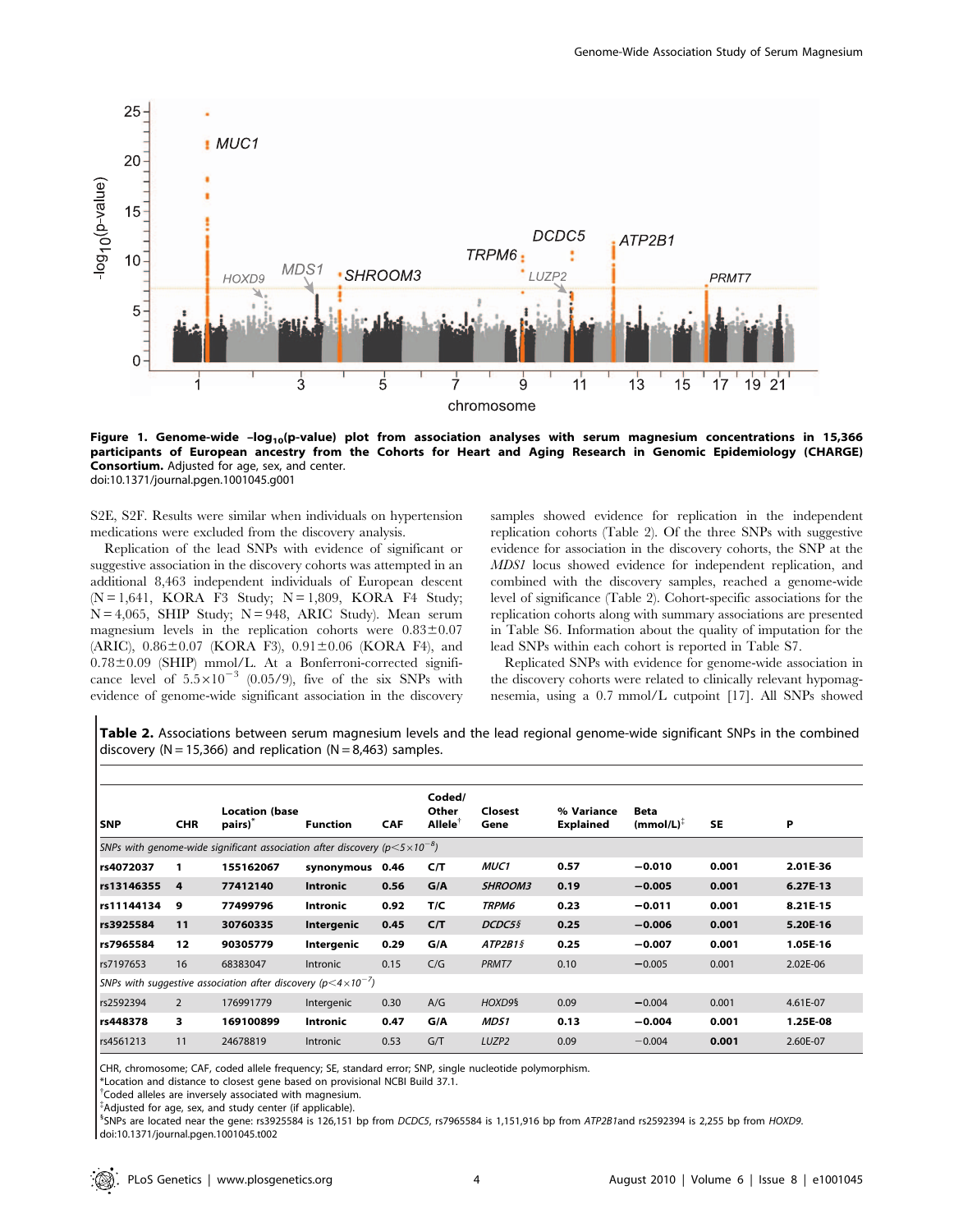Table 3. Association between hypomagnesemia, estimated glomerular filtration rate, fasting glucose, and bone mineral density with the lead replicated SNPs showing genome-wide significant associations with serum magnesium concentrations.

| <b>SNP</b>                                                         | <b>CHR</b>     | <b>Closest Gene</b> | N      | Allele       | $OR^*$            | 95% CI        | P        |  |  |
|--------------------------------------------------------------------|----------------|---------------------|--------|--------------|-------------------|---------------|----------|--|--|
| Hypomagnesemia $^\dagger$                                          |                |                     |        |              |                   |               |          |  |  |
| rs4072037                                                          | $\mathbf{1}$   | MUC1                | 12,500 | $\mathsf C$  | 1.27              | $1.16 - 1.39$ | 3.92E-07 |  |  |
| rs13146355                                                         | 4              | SHROOM3             | 12,500 | G            | 1.11              | $1.01 - 1.21$ | 3.30E-02 |  |  |
| rs11144134                                                         | 9              | TRPM6               | 12,500 | $\mathsf{T}$ | 1.20              | $1.00 - 1.44$ | 4.57E-02 |  |  |
| rs3925584                                                          | 11             | DCDC5               | 12,500 | $\mathsf{C}$ | 1.18              | $1.08 - 1.29$ | 3.22E-04 |  |  |
| rs7965584                                                          | 12             | ATP2B1              | 12,500 | G            | 1.24              | $1.13 - 1.37$ | 6.38E-06 |  |  |
| <b>SNP</b>                                                         | <b>CHR</b>     | <b>Closest Gene</b> | N      |              | Beta <sup>®</sup> | <b>SE</b>     | P        |  |  |
| Estimated glomerular filtration rate (eGFR) $^{\ddag}$             |                |                     |        |              |                   |               |          |  |  |
| rs4072037                                                          | $\overline{1}$ | MUC1                | 21,805 | C            | 1.31E-04          | 0.002         | 9.54E-01 |  |  |
| rs13146355                                                         | 4              | SHROOM3             | 21,805 | G            | 0.015             | 0.002         | 4.28E-11 |  |  |
| rs11144134                                                         | 9              | TRPM6               | 21,805 | $\mathsf{T}$ | $-1.79E-04$       | 0.004         | 9.68E-01 |  |  |
| rs3925584                                                          | 11             | DCDC5               | 21,805 | C            | 0.009             | 0.002         | 4.11E-05 |  |  |
| rs7965584                                                          | 12             | ATP2B1              | 21,805 | G            | 0.004             | 0.002         | 1.32E-01 |  |  |
| Fasting glucose <sup>§</sup>                                       |                |                     |        |              |                   |               |          |  |  |
| rs4072037                                                          | $\mathbf{1}$   | MUC1                | 40,496 | $\mathsf{C}$ | $-0.012$          | 0.004         | 3.58E-03 |  |  |
| rs13146355                                                         | 4              | SHROOM3             | 45,727 | G            | 3.00E-04          | 0.004         | 9.33E-01 |  |  |
| rs11144134                                                         | 9              | TRPM6               | 28,137 | $\mathsf{T}$ | 0.006             | 0.010         | 5.30E-01 |  |  |
| rs3925584                                                          | 11             | DCDC5               | 46,180 | C            | $-0.001$          | 0.004         | 8.89E-01 |  |  |
| rs7965584                                                          | 12             | ATP2B1              | 46,171 | G            | 0.002             | 0.004         | 6.69E-01 |  |  |
| Femoral Neck bone mineral density (BMD) <sup><math>  </math></sup> |                |                     |        |              |                   |               |          |  |  |
| rs4072037                                                          | $\overline{1}$ | MUC <sub>1</sub>    | 19,195 | $\mathsf{C}$ | 0.039             | 0.012         | 1.17E-03 |  |  |
| rs13146355                                                         | 4              | SHROOM3             | 19,195 | G            | 0.008             | 0.012         | 4.92E-01 |  |  |
| rs11144134                                                         | 9              | TRPM6               | 19,195 | $\mathsf{T}$ | 0.076             | 0.025         | 2.00E-03 |  |  |
| rs3925584                                                          | 11             | DCDC5               | 19,195 | C            | $-0.006$          | 0.012         | 5.84E-01 |  |  |
| rs7965584                                                          | 12             | ATP2B1              | 19,195 | G            | $-0.007$          | 0.013         | 5.80E-01 |  |  |

CHR, chromosome; CI, confidence interval; OR, odds ratio; SE, standard error; SNP, single nucleotide polymorphism.

\*Adjusted for age, sex, and study center (if applicable); the association reported is for the magnesium-lowering allele.

The ludes the following CHARGE cohorts: ARIC (N=8,122), RS (N=4,378); OR is from logistic regression of hypomagnesemia (<0.7 mmol/L).  $\frac{1}{2}$  and the following CHARGE cohorts: AGES (N=3,212). ABIC (N=8,060). CHS (N=3,23

 $^{\ddag}$ Includes the following CHARGE cohorts: AGES (N = 3,219), ARIC (N = 8,069), CHS (N = 3,282), FHS (N = 2,861), RS (N = 4,374); beta is for natural log transformed eGFR (ml/ min/1.73 m<sup>2</sup>).

<sup>§</sup>Results are from meta-analyses of up to 46,180 individuals from 21 MAGIC cohorts in non-diabetics of European ancestry; beta is for each unit increase in fasting glucose (mmol/L) and is additionally adjusted for geographic covariates (where applicable) and age squared (FHS only).

Results are from meta-analyses of 19,195 individuals from five cohorts in the GEFOS consortium; beta is for per allele-copy change of BMD as measured in standard deviations from the population mean and is adjusted for age, weight, sex, and study. Associations with lumbar spine BMD were similar to femoral neck BMD. doi:10.1371/journal.pgen.1001045.t003

nominally significant p-values, and the odds ratios ranged from 1.11 (SHROOM3) to 1.27 (MUC1) per copy of the magnesiumlowering allele (Table 3).

As the kidney is one of the primary regulators of serum magnesium concentrations, we also examined these SNPs in association with the kidney function measure, eGFR. The allele associated with lower magnesium levels at two of the SNPs showed evidence for association with higher eGFR: rs3925584 near DCDC5 ( $p = 4.1 \times 10^{-5}$ ) and rs77412140 in SHROOM3 ( $p =$  $4.3\times10^{-11}$ ; Table 3). Adjusting the magnesium-SNP associations for eGFR did not materially change the association with serum magnesium levels (eGFR-adjusted beta =  $-0.006$ , p =  $6.3 \times 10^{-12}$ ) for the DCDC5 and beta  $= -0.005$ , p  $= 9.5 \times 10^{-9}$  for the SHROOM3 SNP).

Since magnesium levels associate with hypertension [3], diabetes [2], and osteoporosis [4] in observational studies, we further evaluated the lead replicated SNPs in association with the continuous traits used to define these chronic conditions: SBP and DBP (CHARGE cohorts), fasting glucose (MAGIC Consortium [15]) and BMD (GEFOS Consortium [16]). None of the SNPs was associated with SBP or DBP in our study (Table S8), but the allele associated with lower magnesium levels at the MUC1 SNP showed nominally-significant evidence of association with lower fasting glucose after correcting for the number of SNPs investigated (Bonferroni-corrected significance level  $= 0.05/5 = 0.01$ ; Table 3). The same allele showed association with higher BMD, as did the magnesium-lowering allele of the TRPM6 SNP (Table 3).

Finally, in the CHARGE discovery cohorts, we evaluated genes that contain rare variants known to cause monogenic syndromes of abnormal magnesium metabolism [6] for common susceptibility variants that associate with normal magnesium levels. We also evaluated common SNPs in genes that have been implicated as magnesium transporters in model systems [18] but, to date, have an unknown functional role in humans from the general population. The number of SNPs per gene examined as well as summary information for the SNP with the lowest p-value from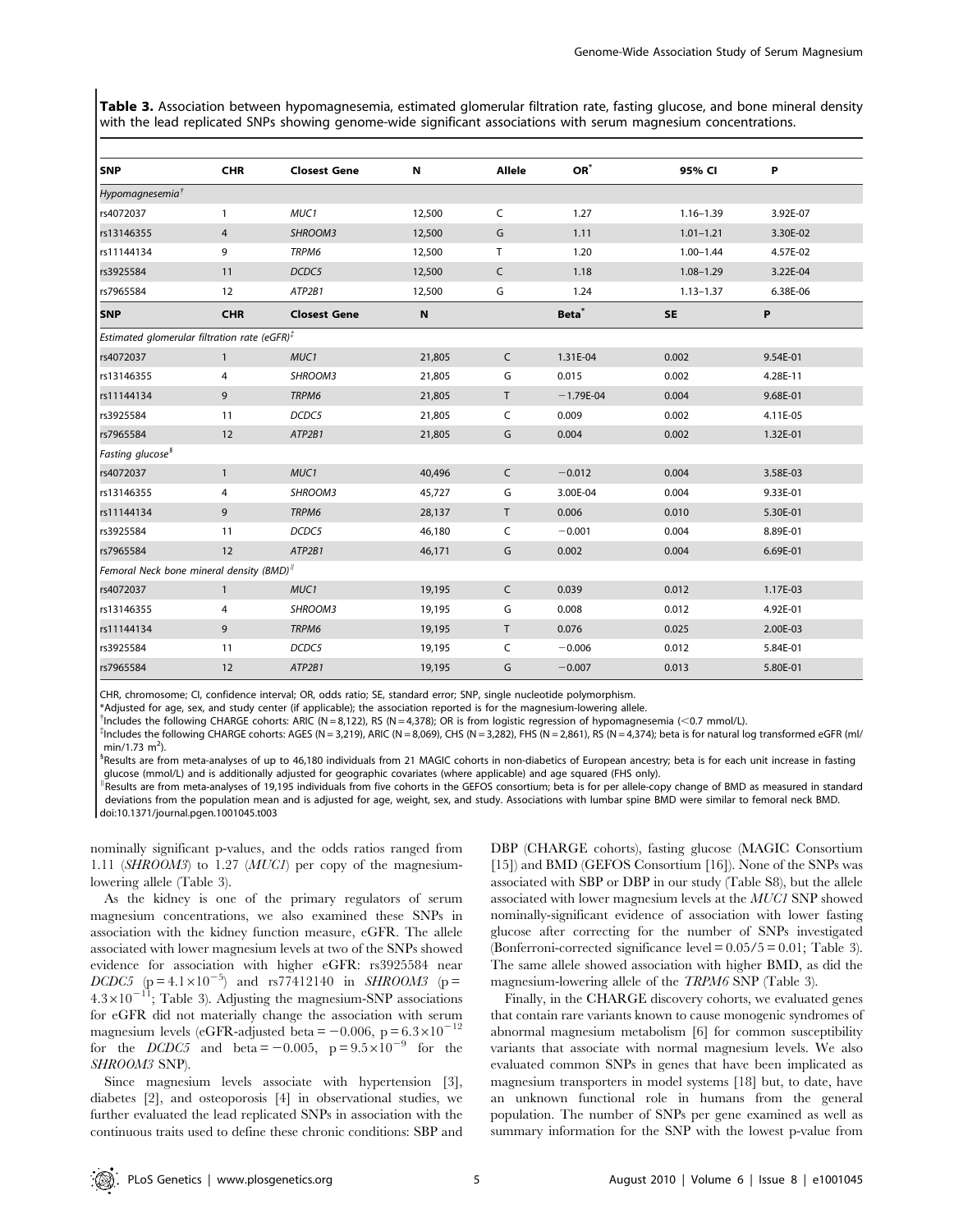Table 4. SNPs in or near genes known to cause monogenic syndromes with abnormal magnesium metabolism or near known magnesium transport genes in association with serum magnesium in 15,366 participants from the CHARGE Consortium.

| Gene                                   | $#$ of SNPs <sup>†</sup> Lead SNP |            | <b>CAF</b> | Coded/<br><b>Other Allele</b> | <b>CHR</b>     | <b>Location (base</b><br>pairs) | <b>Beta</b><br>$(mmol/L)^{\ddagger}$ | <b>SE</b> | Ρ        |
|----------------------------------------|-----------------------------------|------------|------------|-------------------------------|----------------|---------------------------------|--------------------------------------|-----------|----------|
| <b>Mendelian Genes</b>                 |                                   |            |            |                               |                |                                 |                                      |           |          |
| <b>CLCNKB</b>                          | 108                               | rs848305   | 0.89       | T/A                           | $\mathbf{1}$   | 16316825                        | $-0.007$                             | 0.002     | 2.74E-03 |
| CLDN19                                 | 62                                | rs719676   | 0.76       | A/G                           | $\mathbf{1}$   | 43254108                        | $-0.002$                             | 0.001     | 5.51E-02 |
| <b>BSND</b>                            | 174                               | rs9326034  | 0.01       | A/G                           | $\mathbf{1}$   | 55530664                        | $-0.018$                             | 0.006     | 5.18E-03 |
| <b>CASR</b>                            | 261                               | rs17251221 | 0.86       | A/G                           | 3              | 121993247                       | $-0.004$                             | 0.001     | 1.31E-03 |
| CLDN16                                 | 213                               | rs9990270  | 0.42       | C/G                           | 3              | 190176606                       | $-0.002$                             | 9.00E-04  | 2.58E-02 |
| EGF                                    | 255                               | rs11569033 | 0.96       | A/G                           | $\overline{4}$ | 110905803                       | $-0.013$                             | 0.004     | 1.39E-03 |
| FXYD2                                  | 165                               | rs948100   | 0.09       | G/A                           | 11             | 117660275                       | $-0.003$                             | 0.002     | 3.65E-02 |
| <b>KCNJ1</b>                           | 190                               | rs496844   | 0.49       | G/C                           | 11             | 128650029                       | $-0.002$                             | 9.00E-04  | 2.49E-03 |
| <b>SLC12A1</b>                         | 100                               | rs17428448 | 0.01       | G/T                           | 15             | 48551594                        | $-0.049$                             | 0.022     | 2.62E-02 |
| <b>SLC12A3</b>                         | 195                               | rs8048695  | 0.02       | A/G                           | 16             | 56910986                        | $-0.023$                             | 0.007     | 7.64E-04 |
| Magnesium Transport Genes <sup>§</sup> |                                   |            |            |                               |                |                                 |                                      |           |          |
| <b>SLC41A1</b>                         | 117                               | rs17348507 | 0.05       | G/A                           | $\mathbf{1}$   | 205814735                       | $-0.004$                             | 0.002     | 5.39E-02 |
| CNNM4                                  | 42                                | rs6746896  | 0.66       | A/G                           | $\overline{2}$ | 97410949                        | $-0.004$                             | 0.001     | 7.01E-05 |
| CNNM3                                  | 46                                | rs994430   | 0.59       | A/T                           | $\overline{2}$ | 97439001                        | $-0.004$                             | 9.00E-04  | 1.53E-04 |
| <b>SLC41A3</b>                         | 277                               | rs7617162  | 0.35       | T/C                           | 3              | 125755450                       | $-0.002$                             | 9.00E-04  | 2.03E-02 |
| NIPAL1 (NPAL1)                         | 100                               | rs17470528 | 0.83       | T/C                           | 4              | 48052003                        | $-0.003$                             | 0.001     | 1.73E-02 |
| NIPAL4 (ICHTHYIN)                      | 124                               | rs11134799 | 0.11       | C/T                           | 5              | 156958290                       | $-0.003$                             | 0.001     | 5.68E-02 |
| BTBD9                                  | 536                               | rs4714146  | 0.91       | G/A                           | 6              | 38287910                        | $-0.006$                             | 0.002     | 5.00E-04 |
| ZDHHC13                                | 228                               | rs7116312  | 0.27       | G/A                           | $\overline{7}$ | 19079292                        | $-0.004$                             | 0.001     | 5.31E-04 |
| TUSC3                                  | 557                               | rs12681567 | 0.10       | A/C                           | 8              | 15657603                        | $-0.003$                             | 0.002     | 2.35E-02 |
| CNNM1                                  | 211                               | rs2490281  | 0.97       | G/C                           | 10             | 101192482                       | $-0.006$                             | 0.003     | 3.92E-02 |
| <b>CNNM2</b>                           | 222                               | rs3740393  | 0.86       | G/C                           | 10             | 104636655                       | $-0.006$                             | 0.001     | 8.58E-07 |
| ZDHHC17                                | 170                               | rs11115332 | 0.96       | C/G                           | 12             | 77171192                        | $-0.004$                             | 0.002     | 8.65E-02 |
| <b>SLC41A2</b>                         | 197                               | rs2463021  | 0.88       | A/T                           | 12             | 105168431                       | $-0.003$                             | 0.002     | 3.99E-02 |
| NIPA <sub>1</sub>                      | 123                               | rs4778439  | 0.95       | G/A                           | 15             | 23002053                        | $-0.005$                             | 0.002     | 3.23E-02 |
| NIPA <sub>2</sub>                      | 147                               | rs4778439  | 0.95       | G/A                           | 15             | 23002053                        | $-0.005$                             | 0.002     | 3.23E-02 |
| TRPM7                                  | 177                               | rs2163098  | 0.03       | G/C                           | 15             | 50906498                        | $-0.005$                             | 0.003     | 6.01E-02 |

CAF, coded allele frequency; SE, standard error; SNPs, single nucleotide polymorphisms.

SNP locations are based on the provisional NCBI Build 37.1.

{ Adjusted for age, sex, and study center (if applicable); the association reported is for the magnesium-lowering allele and p-values are adjusted for genomic control. Proportion of variance in serum magnesium levels explained by the listed SNPs ranged from 0.11% by rs17251221 to  $<$ 0.001.

 $\delta$ MAGT1 and MMGT1were not investigated because of their localization on the X chromosome.

doi:10.1371/journal.pgen.1001045.t004

each gene are provided in Table 4. Common variants in CNNM2  $\text{(rs3740393, p = } 8.6 \times 10^{-7}$ , *CNNM3* (rs994430, p =  $1.5 \times 10^{-4}$ ) and CNNM4 (rs6746896,  $p = 7.0 \times 10^{-5}$ ) were associated with magnesium concentrations after applying a Bonferroni-correction for the number of SNPs examined in each region.

#### **Discussion**

We report a large genome-wide association study of serum magnesium, potassium and sodium levels in 15,366 communitydwelling subjects of European ancestry from the CHARGE Consortium. Associations with serum potassium and sodium did not reach the level of genome-wide significance in our study, but common genetic variants in six genomic regions in or near the MUC1, MDS1, SHROOM3, TRPM6, DCDC5, and ATP2B1 genes were significantly and reproducibly associated with serum magnesium levels and clinically defined hypomagnesemia. Together, these SNPs explained about 1.6% of variation in serum magnesium levels. Variation at the DCDC5 SNP (rs3925584) on chromosome 11 and the SHROOM3 SNP (rs13146355) on chromosome 4 was also independently associated with eGFR, a measure of kidney function, while the MUC1 SNP (rs4072037) was associated with fasting glucose as well as BMD and the TRPM6 (rs11144134) SNP was associated with BMD. Finally, we provide evidence for a role of the magnesium transporters encoded by CNNM2 as well as CNNM3 and CNNM4 in the regulation of physiological magnesium homeostasis in humans.

Magnesium homeostasis is maintained as a balance between intestinal magnesium absorption and renal magnesium excretion [7]. Magnesium transport in the kidney occurs both by passive paracellular reabsorption in the loop of Henle and by active transcellular reabsorption in the distal convoluted tubule [7].

Of the loci discovered here, only TRPM6 on chromosome 9 had a previously known role in magnesium homeostasis. TRPM6

<sup>{</sup> Within 60 kb of the gene.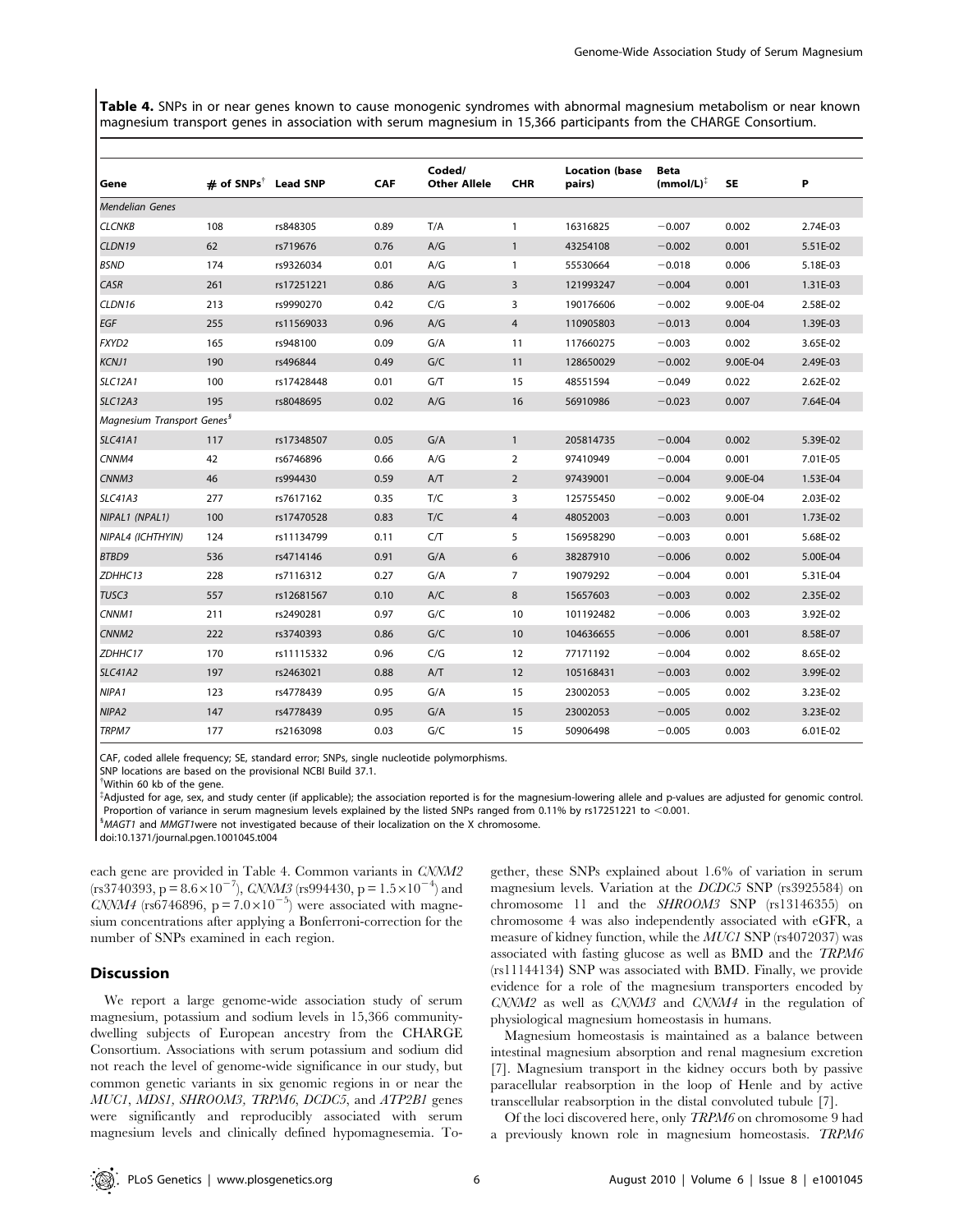encodes a TRP ion channel subunit, which is abundantly expressed in the gut and the kidney [19,20], where it is responsible for transcellular magnesium transport by mediating magnesium reuptake at the apical membrane of renal epithelial cells in the distal tubule [9]. Rare mutations in TRPM6 are a cause of autosomal recessive hypomagnesemia with secondary hypocalcemia (OMIM #602014) [19,20]. The common T allele of rs11144134 in TRPM6 that associated with lower serum magnesium levels in our study was also associated with higher femoral neck and lumbar spine BMD. Although magnesiumdeficiency has been linked to osteoporosis and low BMD in observational and animal studies [9], our observations are in line with the higher BMD observed in patients with low plasma magnesium levels as a result of Gitelman's syndrome [21].

On chromosome 12, we identified variants in the ATP2B1 gene region as associated with serum magnesium concentrations. This gene encodes plasma-membrane calcium ATPase 1 (PMCA1) [22], responsible for the removal of calcium ions from cells. One previous study reported that the phosphatase activity of PMCA1 is dependent on magnesium ions [23]. While magnesium uptake via TRPM6 at the apical membrane of epithelial cells has been demonstrated as the mechanism for magnesium entry, the mechanism by which magnesium ions exit the cells at the basolateral membrane is hitherto unknown [9]. Our epidemiologic findings relating variation in ATP2B1 to serum magnesium concentrations, combined with the localization of PMCA1 in the basolateral membrane of epithelial cells in the distal renal tubule, makes PMCA1 an interesting candidate for further functional studies of renal magnesium transport. The genomic region containing the ATP2B1 gene was previously identified in a genome-wide association study of blood pressure and hypertension [24]. Linkage disequilibrium (LD) between the blood pressure associated variant and the one reported in our study is low  $(r^2 = 0.013$  in HapMap CEU), supporting the independent effects of the two variants on blood pressure and magnesium homeostasis.

The genomic region containing the SHROOM3 gene on chromosome 4 has been associated with eGFR in a previous GWAS [25] and with serum creatinine in another large consortium study [26]. Previously described eGFR/creatinineassociated variants are in strong LD with the magnesiumassociated one reported in our study  $(r^2 > 0.8$  in HapMap CEU), in agreement with the significant association with eGFR detected in our study ( $p = 4.3 \times 10^{-11}$ ). The magnitude of the association between the SNP and magnesium levels remained unchanged after adjustment for eGFR, which may suggest a pleiotropic effect of the same underlying causal variant.

The region on chromosome 1 spans about 100 kb and contains many genes. The SNP with the strongest association within this region was located in the gene MUC1. MUC1 encodes mucin 1, a membrane bound, glycosylated phosphoprotein. It is attached to the apical surface of many epithelia, where it binds pathogens and functions in a cell signaling capacity. Aberrant forms of the protein have been associated with carcinomas. In addition to the observed association with lower serum magnesium levels, the C allele at rs4072037 in MUC1 was also associated with higher femoral neck and lumbar spine BMD as well as with lower fasting glucose levels in two large consortia. The direction of association with BMD is consistent with the one we observed for the magnesium-lowering allele of rs11144134 in TRPM6.

The closest gene to the associated SNP on chromosome 11, rs3925584, is doublecortin domain containing 5 (DCDC5) of currently unknown physiological function. LD in the region also extends to the neighboring MPPED2 gene, which encodes for a metallophosphoesterase that needs divalent metal ions for its

catalytic activity [27]. Variants in the DCDC5 genetic region were identified in a large GWAS as associated with lumbar spine BMD [16]. Although the reported BMD-associated variant and the variant associated with serum magnesium in our study are only in low LD  $(r^2 = 0.04$  in HapMap CEU), it is of interest that variation in three regions identified in our study (MUC1, TRPM6, DCDC5) can be linked to measures of BMD. In addition, the SNP we identified near DCDC5 also showed some association with eGFR, and the association with magnesium levels remained unchanged upon adjustment for eGFR.

Finally, the rs448378 SNP on chromosome 3 is located in the myelodysplasia syndrome 1 (MDS1) gene. Like MUC1 and DCDC5, MDS1 is not an obvious candidate for magnesium homeostasis based on prior biological knowledge.

Previous studies in model systems have identified several genes coding for magnesium transport proteins [7,28–34], but the contribution of common genetic variation in these genes to magnesium homeostasis in humans is unclear. Common variants in CNNM2, CNNM3, and CNNM4 showed significant association with serum magnesium concentrations in our study after applying a conservative Bonferroni correction for the number of regional SNPs investigated, supporting the role of these proteins in human magnesium homeostasis under physiological conditions. The CNNM2-encoded magnesium transporter, ACDP2, belongs to the ancient conserved domain proteins (ACDP) family [35]. It is widely expressed in human tissues with strongest levels in brain, kidney and placenta [35], and experimental studies provide evidence for its involvement in magnesium transport [29,36]. Rare mutations in CNNM4 have recently been reported as a cause of autosomal-recessive cone-rod dystrophy with amelogenesis imperfecta [37,38]. A magnesium transport function of the encoded ACDP4 has not yet been shown. Little is known about ACDP3 encoded by CNNM3; due to the close physical proximity of CNNM3 and CNNM4, common variants associated with magnesium concentrations in our study may not represent independent signals. We further identify several common variants in genes responsible for monogenic disorders of magnesium metabolism that show some degree of association with serum magnesium concentrations in our study. As true associations may be missed at the stringent significance levels applied in genome-wide association studies, we noted the SNP with the lowest p-value in each of the genetic regions although they did not show evidence of genomewide significant association. These results should therefore be interpreted with caution; on the other hand, applying a regionwide Bonferroni-correction as we did for these candidate regions may be overly conservative due to the presence of linkage disequilibrium.

There are several potential explanations for the observed lack of genome-wide evidence of associations with serum potassium or sodium levels in our study. While we had based our decision to conduct GWAS of serum sodium and potassium levels on earlier point estimates for heritability on the order of 25–30%, we only observed significant heritability for serum magnesium levels but not for serum levels of sodium or potassium. These findings are not necessarily inconsistent with previous estimates since earlier studies were mostly small and the 95% confidence intervals of heritability estimates for either serum sodium or potassium concentrations or both included 0. Other potential explanations for the difference in heritability estimates include our exclusion of individuals on hypertension medication, differences in the statistical model, and differences in study sample characteristics. Another reason for the lack of findings could be that genetic variants other than common SNPs could be of importance, which could not be detected in our study. Finally, fewer individuals were available for the analyses of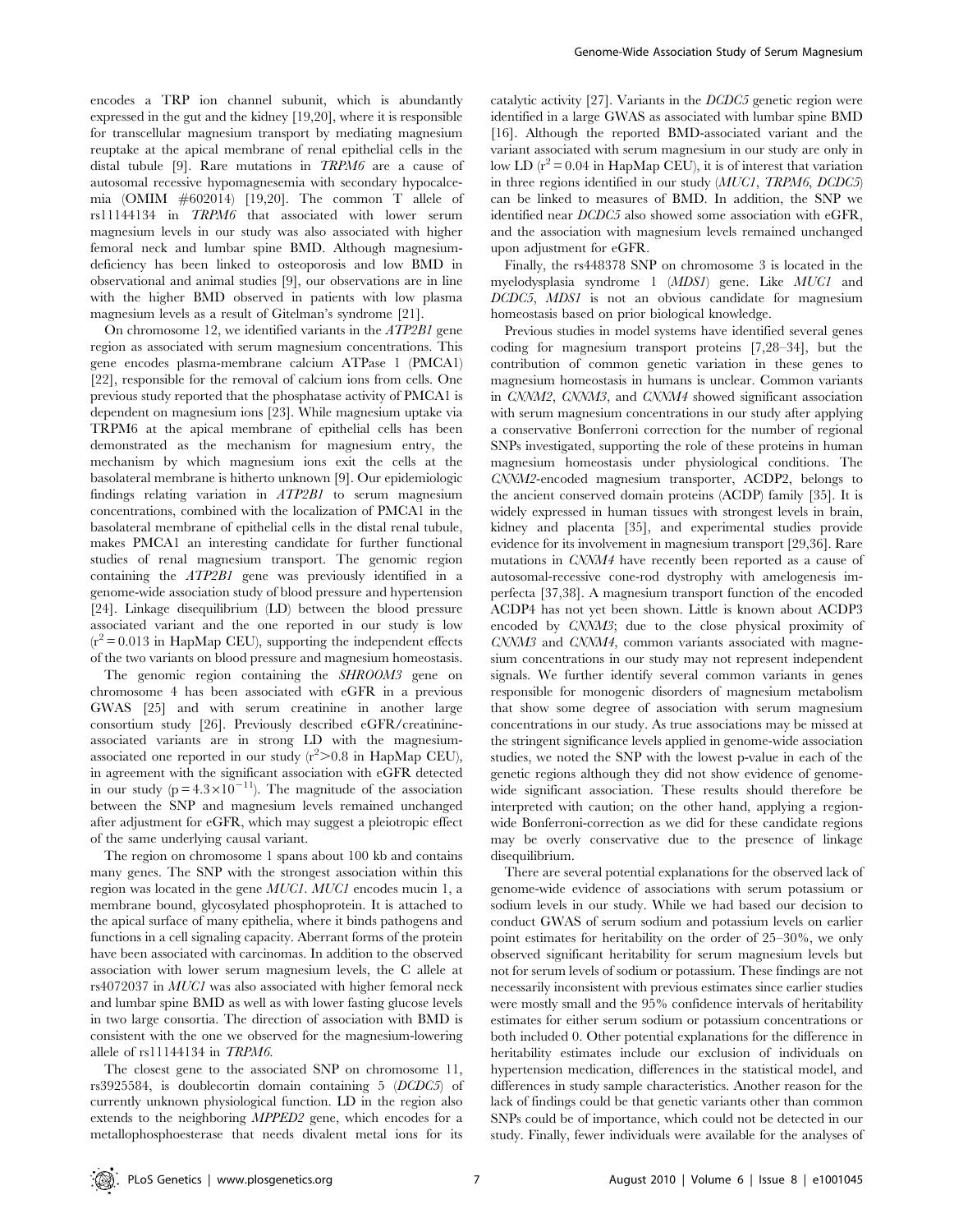serum sodium and potassium concentrations compared to magnesium concentrations thus impacting statistical power. The weak correlation of serum magnesium with serum sodium and potassium levels we observed  $(r^2 \le 0.15)$  is consistent with the identification of genomic regions specific to serum magnesium.

Several limitations of this study should be considered when interpreting the results. Serum magnesium concentrations represent only a small portion of the total magnesium stores in the body, and markers associated with serum magnesium concentrations are therefore not necessarily markers of total magnesium stores. Second, results from our study are based on individuals of European descent only and should be replicated in other ethnicities. Third, our study likely did not have sufficient power to detect common variants in association with serum sodium or potassium concentrations. Finally, the functional significance of the lead SNPs identified in this study is unknown, and true causal variants likely remain to be determined. The proportion of serum magnesium variance explained by the SNPs identified here is modest, as has been observed from GWAS of other traits [39]. However, the genes discovered in our study provide a basis for future studies of magnesium homeostasis and for the targeted investigation of the presence of rare genetic variants of larger effect.

In conclusion, we identified six genomic regions that contained common variants reproducibly associated with serum magnesium levels in a genome-wide meta-analysis of CHARGE cohorts and four independent replication cohorts. All of the variants were nominally associated with clinically defined hypomagnesemia, and lead SNPs in four of the regions were also associated with measures of kidney function, fasting glucose, and BMD. As only the TRPM6 gene was previously known to be involved in magnesium homeostasis, follow-up of the other associated regions may provide additional clues to the regulation of magnesium homeostasis in humans.

# Materials and Methods

#### Ethics statement

Each of the cohorts collected written informed consent from study participants and received approval from their respective Institutional Review Boards.

#### Discovery study samples

The CHARGE Consortium was established to facilitate metaanalysis of GWAS for traits related to cardiovascular disease (CVD) and aging [40]. Briefly, five large, population-based cohort studies from the United States and Europe with genome-wide genotyping information available in 2007 to 2008 were included: AGES—Reykjavik, ARIC, CHS, FHS, and RS. Detailed information about each cohort is provided in other references (AGES—Reykjavik [41]; ARIC [42]; CHS [43]; FHS [44–47]; RS [48]) and is summarized below.

The AGES—Reykjavik Study includes a sample of 5,764 survivors from the Reykjavik Study of 30,795 men and women born between 1907 and 1935. The ARIC study includes 15,792 men and women aged 45 to 64 who were enrolled in a prospective follow-up study from four US communities from 1987 to 1989. The CHS includes 5,201 mostly Caucasian participants aged 65 years or older that were randomly sampled from Medicare lists in four US communities from 1989 to 1990. The FHS recruited 5,209 participants aged 28 to 62 from Framingham, Massachusetts beginning in 1948. Beginning in 1971, 5,124 offspring of the original cohort members and the offspring's spouses were also recruited as part of the Offspring Cohort. FHS subjects in this

study are from the Offspring Cohort who attended the second examination in 1971–1973. Finally, the RS recruited 7,983 subjects aged 55 years or older from Ommoord, a suburb of Rotterdam, between 1990 and 1993. Only subjects self-reporting European ancestry from each cohort are included as a part of this study.

### Replication study samples

ARIC Study. After conducting the meta-analysis within the CHARGE Study, genotype data on an additional 948 study participants of European ancestry became available within ARIC. These individuals were independent from the ones included in the discovery sample: they were not part of the discovery, had no firstdegree relationship with any individual in the discovery sample, and would not have been classified as an outlier based on allele sharing measures generated during quality control procedures of the discovery sample.

KORA F3 and F4. The KORA Study is a series of independent population-based epidemiological surveys of participants living in the region of Augsburg, Southern Germany [49]. All survey participants were residents of German nationality identified through the registration office and were examined in 1994/95 (KORA S3) and 1999/2001 (KORA S4). In 2004/05, 3,006 subjects participated in a 10-year follow-up examination of S3 (KORA F3) and in 2006/08, 3,080 subjects participated in a 7-year followup examination of S4 (KORA F4). Individuals for genotyping in KORA F3 and KORA F4 were randomly selected. The age range of the participants was 25 to 74 years at recruitment.

SHIP. The Study of Health in Pomerania (SHIP) is a crosssectional survey in West Pomerania, the north-east area of Germany [50]. A sample from the population aged 20 to 79 years was drawn from population registries. Only individuals with German citizenship and main residency in the study area were included. Of 7,008 subjects sampled, 4,310 participants comprised the final SHIP population.

#### Genotyping and imputation

Details of genotyping methods, exclusion criteria, and imputation methods for the discovery and replication samples can be found in Table S1. Briefly, SNPs were genotyped within each cohort from 2006–2008 using commercially available wholegenome platforms, and each cohort imputed genotypes to a common set of about 2.5 million autosomal SNPs. Imputation was carried out using MACH version 1.09/.15/.16 (AGES—Reykjavik, ARIC, FHS, KORA and RS) (accessed from http://www.sph. umich.edu/csg/abecasis/MACH/), BimBam version 0.99 [51] software (CHS), or IMPUTEv0.5.0 [52] (SHIP). For the imputation, genotype data from the individual studies was combined with genotype data from HapMap CEU samples to probabilistically infer the allelic dosage for each SNP (a fractional value from 0.0 to 2.0) based on the HapMap CEU haplotype structure. Imputation quality scores were calculated for each SNP as the ratio of observed dosage-variance to the expected binomial variance.

#### Study variables

The primary outcomes for this study were serum concentrations of magnesium, potassium and sodium. We additionally evaluated the lead SNPs identified in association with other clinicallyrelevant phenotypes, including hypomagnesemia (defined as serum magnesium  $< 0.7$  mmol/L; CHARGE), blood pressure (CHARGE), eGFR (CHARGE) fasting glucose (MAGIC), and BMD (GEFOS). Serum magnesium (discovery: ARIC, FHS, RS; replication: ARIC, KORA F3, KORA F4, SHIP), sodium (ARIC,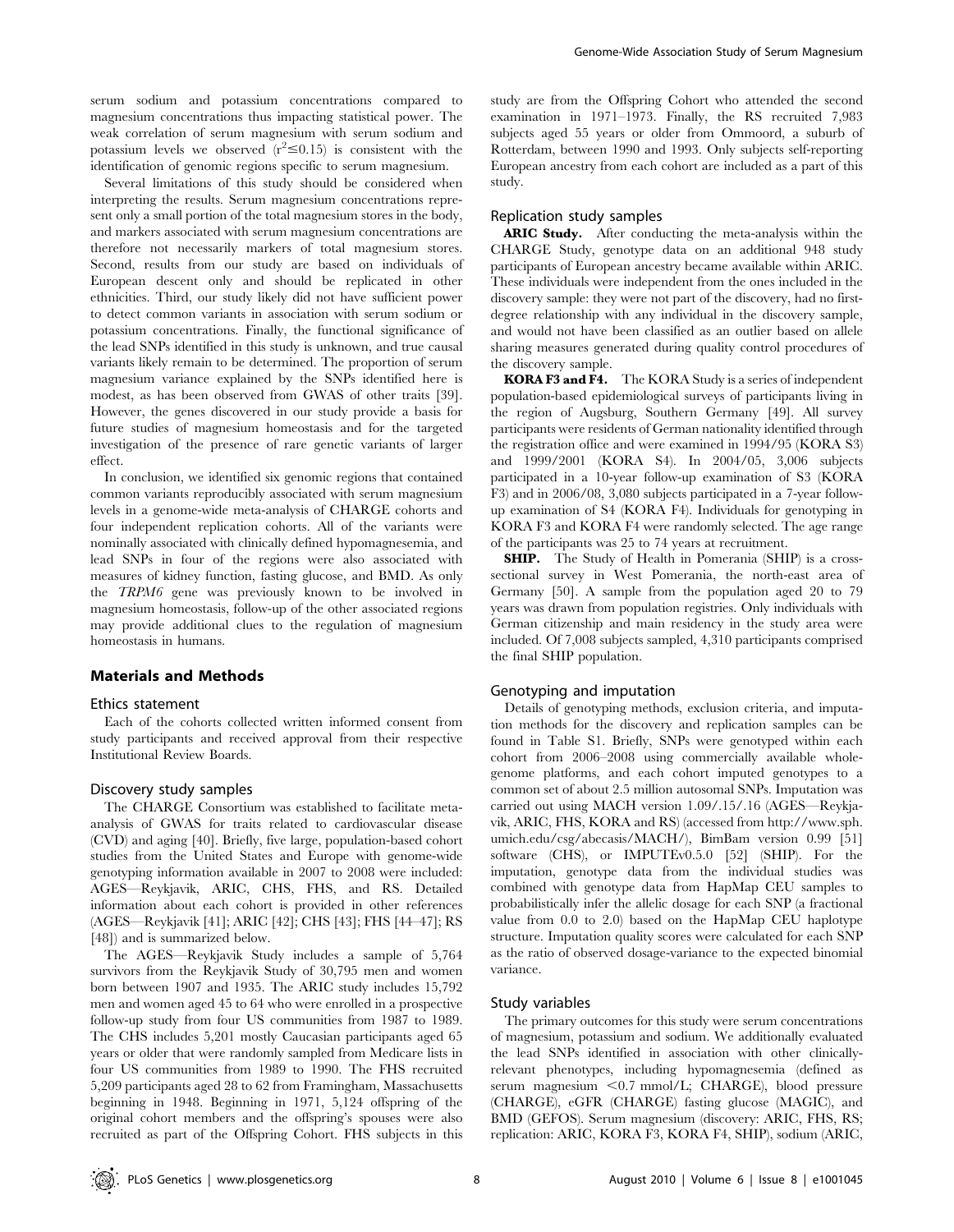FHS, RS), and potassium (ARIC, CHS, FHS, RS) concentrations were measured using standard protocols from fasting blood, where possible. Serum magnesium levels were determined using the method described by Gindler and Heth with metallochromic dye, Calmigate [1,-[1-hydroxy-4-methyl-2-phenylazo)-2-napthol-4-sulfonic acid] in the ARIC Study, by METPATH in FHS, with a Merck Diagnostica kit (method Xylidyl blue) on an Elan Autoanalyzer (Merk) in RS, with a Xylidylblue kit on a Modular analyzer (Roche) in the KORA Study, or using a commercial colorimetric test (Roche Diagnostics, Mannheim, Germany) with a Hitachi 717 autoanalyzer in the SHIP Study. Sodium and potassium levels were measured using standard ion electrode devices in all cohorts.

Detailed descriptions of blood pressure and eGFR traits are given in other references [24,25] and are described in brief here. Serum creatinine, used to calculate eGFR, was measured using a modified kinetic Jaffe method (ARIC, CHS, FHS, RS) or an enzymatic method (AGES—Reykjavik). Creatinine values were calibrated to age- and sex-adjusted mean values from a nationally representative study as described previously [53], and eGFR (ml/  $\text{min}/1.73 \text{ m}^2$ ) was calculated using the 4-variable MDRD Study formula [54]. Due to the skewed distribution, a natural log transformation was applied before the association analyses. Repeated resting SBP and DBP measures were recorded by trained staff in all studies, and the average of multiple readings was used. Height and weight were measured by trained study personnel in all studies and were used to calculate BMI (kg/m<sup>2</sup>). Use of blood pressure medications was defined differently in the different cohorts, but for all cohorts, hypertension medication use was determined at the time of serum electrolyte determination and included all classes of anti-hypertension medications commonly prescribed at the time, including beta-blockers, diuretics, ACEinhibitors, angiotensin type-2 antagonists, calcium-channel blockers, as well as combination therapies.

#### Statistical analysis

SNPs were modeled as allelic dosages in all analyses. Genomewide analyses of electrolyte concentrations (magnesium, potassium, and sodium) were conducted within the R package ProbABEL (http://mga.bionet.nsc.ru/ $\sim$ vurii/ABEL/) [55] for ARIC, CHS and RS, or using linear mixed effects regression models in the R kinship package to account for pedigree structure in FHS. SNP-electrolyte associations were adjusted for age, sex, and study center, where applicable. For analyses of sodium and potassium concentrations subjects using any hypertension medications at the time of electrolyte assessment were excluded to avoid a possible influence of the medications on serum concentrations of sodium and potassium. Genomic control correction based on median chi-square was used within each study to adjust for inflation of the test statistics prior to meta-analysis, as well as applied to the combined results after the meta-analysis. Inversevariance weighted fixed-effects meta-analyses were carried out by two independent analysts using the software METAL (www.sph. umich.edu/csg/abecasis/metal/) for the  $\sim$ 2.5 million SNPs across ARIC, FHS, RS, and CHS (potassium only). After meta-analysis, results were filtered to remove SNPs with low minor allele frequency  $(<0.01$ ). Statistical heterogeneity was evaluated using Cochrane's  $\chi^2$  test (Q-test). P-values  $\leq 5 \times 10^{-8}$  were used to indicate genome-wide significant results. The size of the associated regions was determined using the positions of the most upstream and downstream regional SNPs with p-values $<$ 5 $\times$ 10<sup>-5</sup>. Manhattan and Q-Q plots were generated for the meta-analyzed data using the R statistical software package (http://www.R-project. org). Plots of the  $-\log_{10}(p\text{-values})$  by genomic position for

associations within regions of statistical significance were generated using the SNAP program (http://www.broad.mit.edu/mpg/ snap/ldsearch.php). In SNAP, the HapMap CEU population was used as the reference group to map LD patterns. In the familybased FHS, heritability of serum magnesium, sodium, and potassium was estimated using age and sex-adjusted residuals in a variance components model that estimated additive genetic heritability and a random environmental component using SOLAR v.1.4 [56].

The six lead SNPs with evidence of genome-wide significant association in discovery plus an additional three SNPs with suggestive evidence of association were evaluated for independent replication. In the replication studies, SNP-magnesium associations were determined in linear regression models as described for the discovery cohorts. Inverse-variance weighted fixed effects meta-analysis was used to determine associations across the replication samples and to calculate the overall combined associations for the discovery and replication cohorts.

For the lead SNPs, we calculated the percent of magnesium variance attributable to the SNP as the difference in the adjusted r<sup>2</sup> value for a model containing the SNP, age, sex, and study center, where applicable, to a model containing only age, sex and study center, expressed as a percent. Assuming independent effects of the SNPs, we added the individual variance across the SNPs to calculate the total variance explained by the set of SNPs. The independence assumption was verified by simultaneous inclusion of all SNPs into a regression model. We also evaluated the five lead SNPs from CHARGE with evidence for replication in logistic models of hypomagnesemia (in ARIC and RS only because of small numbers of subjects with hypomagnesemia in FHS) or linear models of eGFR (ml/min/1.73 m<sup>2</sup>) adjusted for age, sex, and study center. Results for blood pressure (mm Hg) traits in association with the SNPs were adjusted for age, age squared, sex, and BMI to be consistent with the published data from a GWAS of blood pressure in the CHARGE Consortium, and blood pressure among treated and untreated individuals was modeled as described in this publication [24,57]. Inverse-variance weighted fixed effects meta-analysis was used to determine summary effect estimates for these additional traits.

We further evaluated these SNPs in association with fasting glucose and BMD as an in silico lookup in large available datasets from two consortia. Fasting glucose associations were available from up to 46,180 subjects of European descent from the MAGIC Consortium [15], and BMD associations (femoral neck and lumbar spine) in 19,195 subjects of Northern European descent from the GEFOS Consortium [16].

To examine the association between serum magnesium levels and common variation in previously identified magnesium transporter proteins from model systems [7,28–34] or in genes with rare variants responsible for monogenic disorders of magnesium metabolism, we examined associations with SNPs within 60 kb of the genes [58] and reported the association and annotation for the lead SNP within each gene region.

# Supporting Information

Figure S1 Q-Q plots showing the distribution of observed versus expected  $-\log_{10}(p\text{-values})$  for the meta-analyses of magnesium (A), sodium (B), and potassium (C) in the CHARGE Consortium. Found at: doi:10.1371/journal.pgen.1001045.s001 (0.09 MB TIF)

Figure S2 Regional association plots for SNPs and serum magnesium concentrations in 15,366 white participants from the CHARGE Consortium. Figures show  $-\log_{10}(p\text{-values})$  by chromosomal position around the magnesium-associated regions along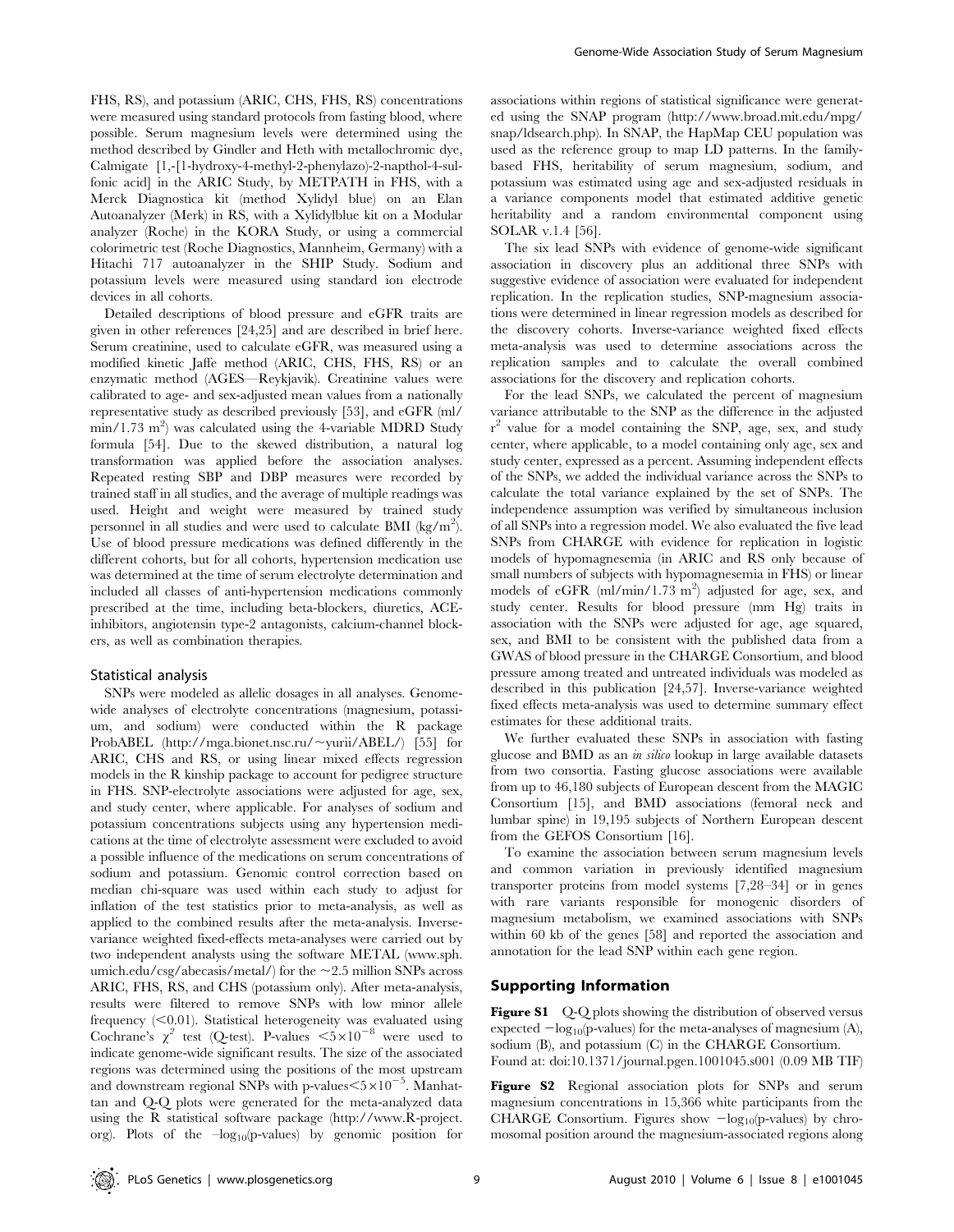with any recombination hotspots in HapMap CEU. Genes that map within the regions are also noted on the plots. (A) SNPs in MUC1 region; (B) SNPs in ATP2B1 region; (C) SNPs in DCDC5 region; (D) SNPs in TRPM6 region; (E) SNPs in SHROOM3 region; (F) SNPs in PRMT7 region.

Found at: doi:10.1371/journal.pgen.1001045.s002 (0.17 MB TIF)

Table S1 Study-specific genotyping and imputation information for discovery and replication studies.

Found at: doi:10.1371/journal.pgen.1001045.s003 (0.04 MB DOC)

Table S2 SNP associations with serum sodium concentrations at  $p<10^{-5}$  in the CHARGE cohorts.

Found at: doi:10.1371/journal.pgen.1001045.s004 (0.06 MB DOC)

Table S3 SNP associations with serum potassium concentrations at  $p<10^{-5}$  in the CHARGE cohorts.

Found at: doi:10.1371/journal.pgen.1001045.s005 (0.03 MB DOC)

Table S4 Study-specific associations for magnesium levels and the lead regional magnesium genome-wide association study hits in the discovery cohorts.

Found at: doi:10.1371/journal.pgen.1001045.s006 (0.05 MB DOC)

Table S5 SNP association with serum magnesium concentrations at  $p<10^{-6}$  in the CHARGE cohorts.

Found at: doi:10.1371/journal.pgen.1001045.s007 (0.46 MB DOC)

Table S6 Study-specific associations for magnesium levels and the lead regional magnesium genome-wide association study hits in the replication cohorts.

Found at: doi:10.1371/journal.pgen.1001045.s008 (0.05 MB DOC)

Table S7 Imputation quality for SNPs with significant and suggestive association with serum magnesium concentrations.

Found at: doi:10.1371/journal.pgen.1001045.s009 (0.04 MB DOC)

Table S8 Association between systolic and diastolic blood pressure with the lead replicated SNPs showing genome-wide significant associations with serum magnesium concentrations in the CHARGE Consortium.

#### References

- 1. Swaminathan R (2003) Magnesium metabolism and its disorders. Clin Biochem Rev 24: 47–66.
- 2. Kao WHL, Folsom AR, Nieto FJ, Mo J-P, Watson RL, et al. (1999) Serum and dietary magnesium and the risk for type 2 diabetes mellitus: The Atherosclerosis Risk in Communities Study. Arch Intern Med 159: 2151–2159.
- 3. Witteman J, Grobbee D, Derkx F, Bouillon R, de Bruijn A, et al. (1994) Reduction of blood pressure with oral magnesium supplementation in women with mild to moderate hypertension. Am J Clin Nutr 60: 129-135.
- 4. Wallach S (1990) Effects of magnesium on skeletal metabolism. Magnes Trace Elem 9: 1–14.
- 5. Aaronson PS, Boron WF, Boulpaep EL (2005) The Physiology of Membranes. In: Boron WF, Boulpaep EL, eds. Medical Physiology. Updated ed. Philadelphia: Elsevier Saunders. pp 50–86.
- 6. Naderi ASA, Reilly RF (2008) Hereditary etiologies of hypomagnesemia. Nat Clin Pract Neph 4: 80–89.
- 7. Cole DE, Quamme GA (2000) Inherited disorders of renal magnesium handling. J Am Soc Nephrol 11: 1937–1947.
- 8. Hunter DJ, Lange Md, Snieder H, MacGregor AJ, Swaminathan R, et al. (2002) Genetic contribution to renal function and electrolyte balance: a twin study. Clin Sci 103: 259–265.
- 9. Alexander RT, Hoenderop JG, Bindels RJ (2008) Molecular determinants of magnesium homeostasis: insights from human disease. J Am Soc Nephrol 19: 1451–1458.

Found at: doi:10.1371/journal.pgen.1001045.s010 (0.04 MB DOC)

#### Text S1 Supporting information.

Found at: doi:10.1371/journal.pgen.1001045.s011 (0.10 MB DOC)

#### Acknowledgments

A full list of investigators from the CHARGE cohorts appears at: http:// web.chargeconsortium.com.

AGES—Reykjavik: The authors thank the clinic staff and the participants of the AGES—Reykjavik study for their contributions.

ARIC: The authors thank the staff and participants of the ARIC Study for their important contributions.

CHS: A full list of principal CHS investigators and institutions can be found at http://www.chs-nhlbi.org/pi.htm.

FHS: This research was conducted in part using data and resources from the Framingham Heart Study of the National Heart Lung and Blood Institute of the National Institutes of Health and Boston University School of Medicine. The analyses reflect intellectual input and resource development from the Framingham Heart Study investigators participating in the SNP Health Association Resource (SHARe) project. A portion of this research utilized the Linux Cluster for Genetic Analysis (LinGA-II) funded by the Robert Dawson Evans Endowment of the Department of Medicine at Boston University School of Medicine and Boston Medical Center.

GEFOS: A full list of contributing authors is included in Text S1.

MAGIC: A full list of contributing authors is included in Text S1.

RS: We thank Pascal Arp, Mila Jhamai, Michael Moorhouse, Marijn Verkerk, Lizbeth Herrera-Duran, and Sander Bervoets for their help in creating the databases and Maxim Struchalin and Karol Estrada for their contributions to the imputations of the data. The authors are grateful to the study participants, the staff from the Rotterdam Study and the participating general practitioners and pharmacists.

SHIP: The SHIP authors are grateful to the contributions of Alexander Teumer, Florian Ernst, Anja Hoffmann, and Astrid Petersmann in generating the SNP data.

# Author Contributions

Conceived and designed the experiments: EB TK RR AP AH AGU BMP CMvD WHLK JCMW DSS CSF AK. Performed the experiments: EB YDIC AGU BMP CMvD VG. Analyzed the data: TEM GCV SJH NLG AVS FJAvR GBE JFF AD TA RK GH JSR AP VG AK. Contributed reagents/materials/analysis tools: SJH EB TSL TBH QY GH CG HP AP TM JC MJS AC CSF. Wrote the paper: TEM GCV CSF AK. Critical review of the manuscript: AK TEM GCV NLG GBE EB JFF TSL TBH TA RK GH TK RR CG HP AP TM JC AH MJS Y-DIC AV BMP WHLK JCMW VG DSS CSF. Project management: FJAvR JFF AGU CMvD JCMW.

- 10. Bathum L, Fagnani C, Christiansen L, Christensen K (2004) Heritability of biochemical kidney markers and relation to survival in the elderly—results from a Danish population-based twin study. Clinica Chimica Acta 349: 143–150.
- 11. Marroni F, Grazio D, Pattaro C, Devoto M, Pramstaller P (2008) Estimates of Genetic and environmental contribution to 43 quantitative traits support sharing of a homogeneous environment in an isolated population from South Tyrol, Italy. Hum Hered 65: 175–182.
- 12. Nilsson SE, Read S, Berg S, Johansson B (2009) Heritabilities for fifteen routine biochemical values: findings in 215 Swedish twin pairs 82 years of age or older. Scand J Clin Lab Invest 69: 562-569.
- 13. Pilia G, Chen W-M, Scuteri A, Orru´ M, Albai G, et al. (2006) Heritability of cardiovascular and personality traits in 6,148 Sardinians. PLoS Genet 2: e132. doi:10.1371/journal.pgen.0020132.
- 14. Kleta R, Bockenhauer D (2006) Bartter Syndromes and other salt-losing Tubulopathies. Nephron Physiol 104: 73–80.
- 15. Dupuis J, Langenberg C, Prokopenko I, Saxena R, Soranzo N, et al. (2010) New genetic loci implicated in fasting glucose homeostasis and their impact on type 2 diabetes risk. Nat Genet 42: 105–116.
- 16. Rivadeneira F, Styrkársdottir U, Estrada K, Halldórsson BV, Hsu Y-H, et al. (2009) Twenty bone-mineral-density loci identified by large-scale meta-analysis of genome-wide association studies. Nat Genet 41: 1199–1206.
- 17. Landahl S, Graffner C, Jagenburg R, Lundborg P, Steen B (1980) Prevalence and treatment of hypomagnesemia in the elderly studies in a representative in